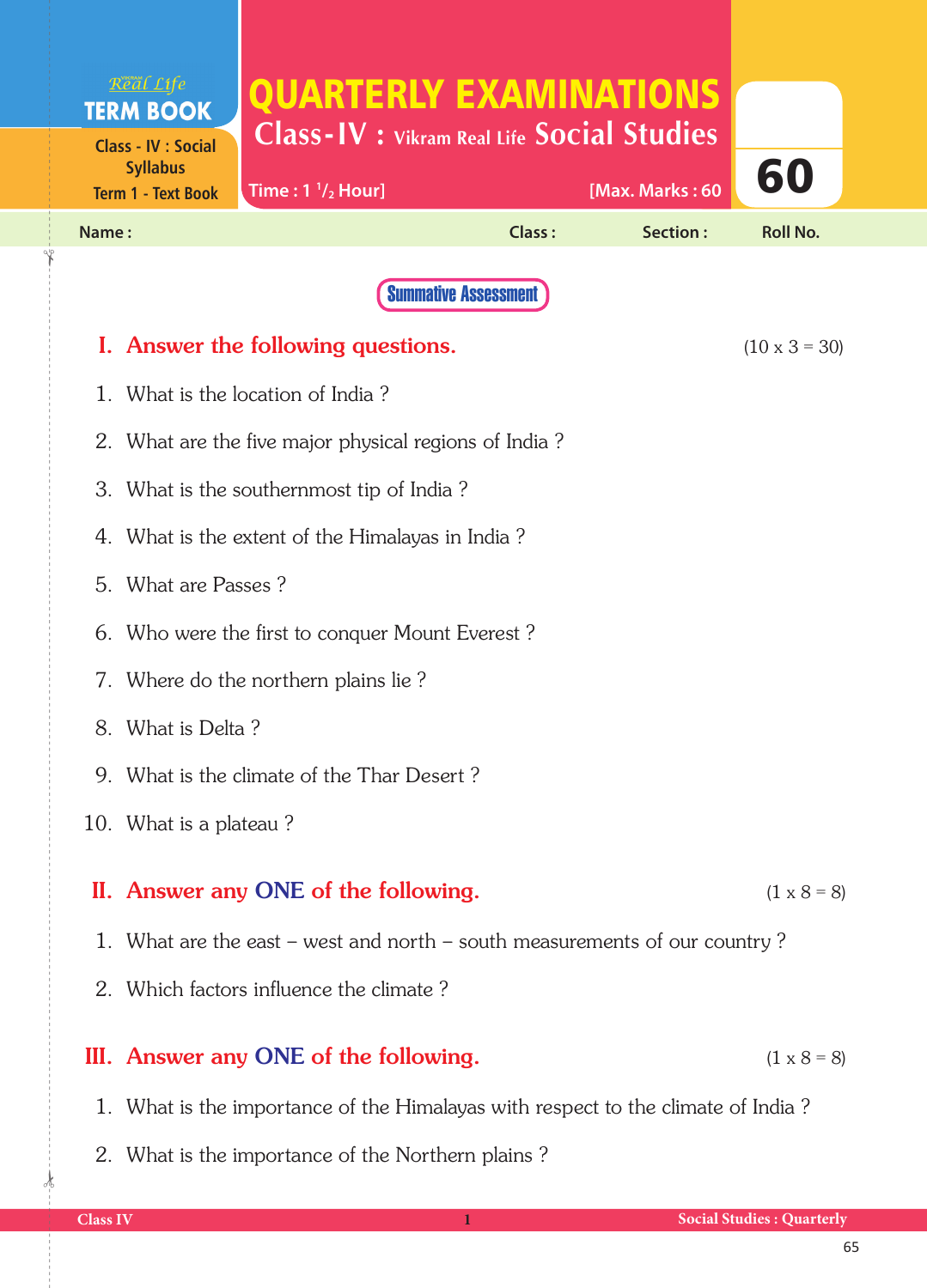## **IV.** Answer any ONE of the following.  $(1 \times 8 = 8)$

- 1. What is the Ganga Action Plan ?
- 2. What are the main differences between the eastern and the western coastal plains ?

## **V.** Locate the following on an outline map of India.  $(6 \times 1 = 6)$

- 1. The Himalayas
- 2. Chirrapunji
- 3. Yamuna
- 4. The Bay of Bengal
- 5. Calicut
- 6. The Eastern Coastal Plains

✫ ✫ ✫

| <b>Class IV</b> |  |
|-----------------|--|
|                 |  |
|                 |  |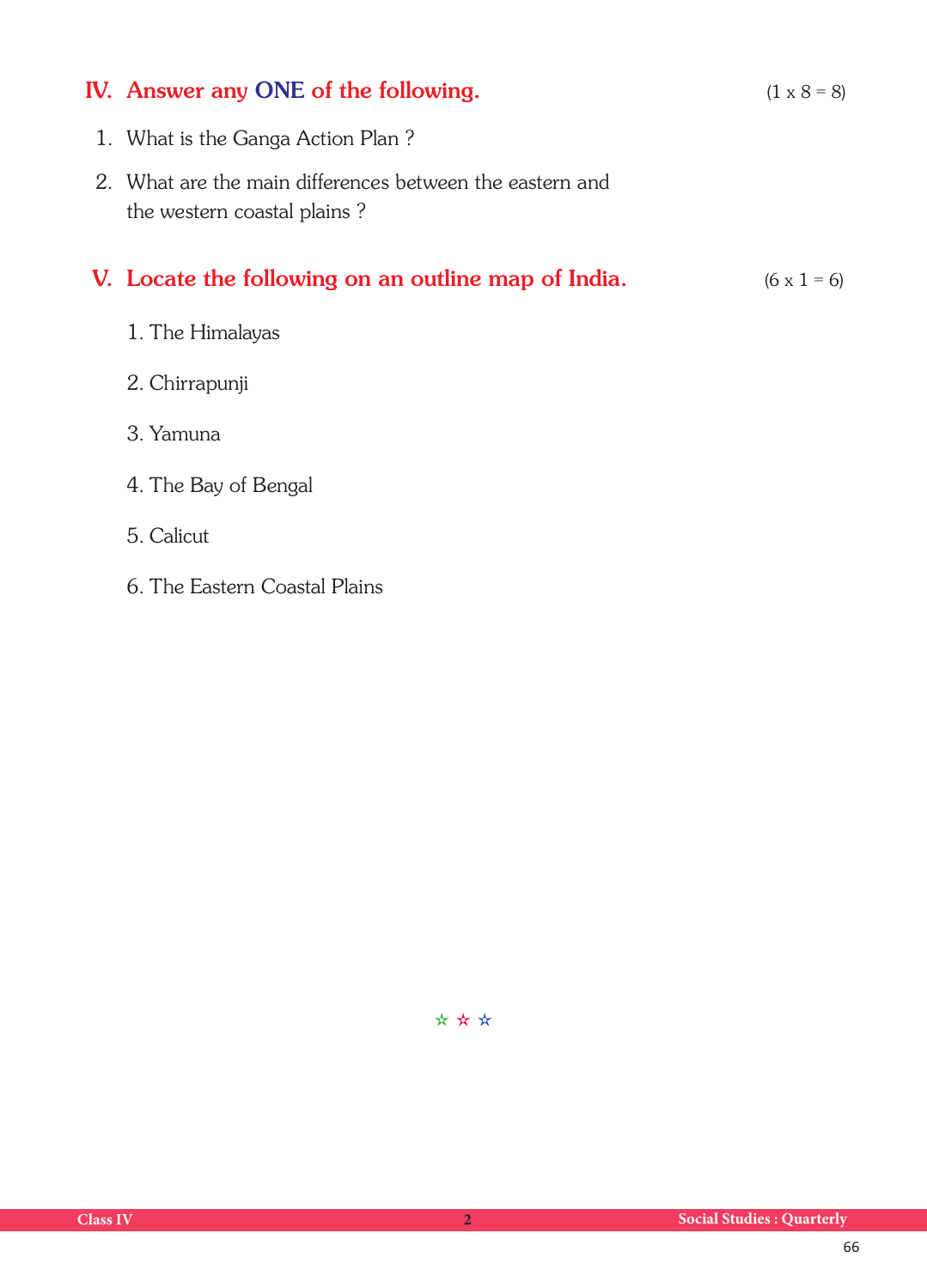## Real Life QUARTERLY EXAMINATIONS **TERM BOOK Class-IV : Vikram Real Life Social Studies Class - IV : Social Syllabus** 40 **Time : 1 Hour] [Max. Marks : 40 Term 1 - Text Book Name : Class : Section : Roll No.**  Formative Assessment **I.** Choose the correct answer. (10 x 1 = 10) 1. India is bounded by each in the west. ( ) a) Indian ocean b) Bay of Bengal c) Arabian sea 2. Area of our country is ( ) a) 32,87,263 sq.km. b) 15,200 sq.km. c) 23,87,263 sq.km. 3. India is divided into example and major physical regions. ( ) a) three b) four c) five 4. The Southernmost range of the Himalayas is called ( ) a) Siwalik range b) Himachal range c) Himadri range 5. Mount Everest height exceeds ( ) a) 8000 metres b) 4000 metres c) 5000 metres 6. Chirrapunji is in the state of ( ) a) Kerala b) Arunachal Pradesh c) Meghalaya 7. The plateau region general elevation is (a) a)  $300 - 400$  m b)  $500 - 590$  m c)  $600 - 900$  m 8. The plateau region is  $\qquad \qquad \text{shape.} \qquad \qquad \text{()}$ a) triangular b) rectangular c) square 9. The Eastern ghats and the Western ghats meet in ( ) a) Neelagiri hills b) Malabar hills c) Tirumala hills 10. The river Mahanadi flows through the \_\_\_\_\_\_\_\_\_\_\_\_\_\_\_\_ plains. ( ) a) Chhattisgarh b) Northern c) Southern II. Fill in the blanks.  $(10 \times 1 = 10)$ 1. India is described as a  $\blacksquare$ 2. The Andaman and Nicobar Islands are in the 3. \_\_\_\_\_\_\_\_\_\_\_\_\_\_\_\_\_\_\_\_ is the highest peak in the world.

 $\frac{1}{2}$ 

✁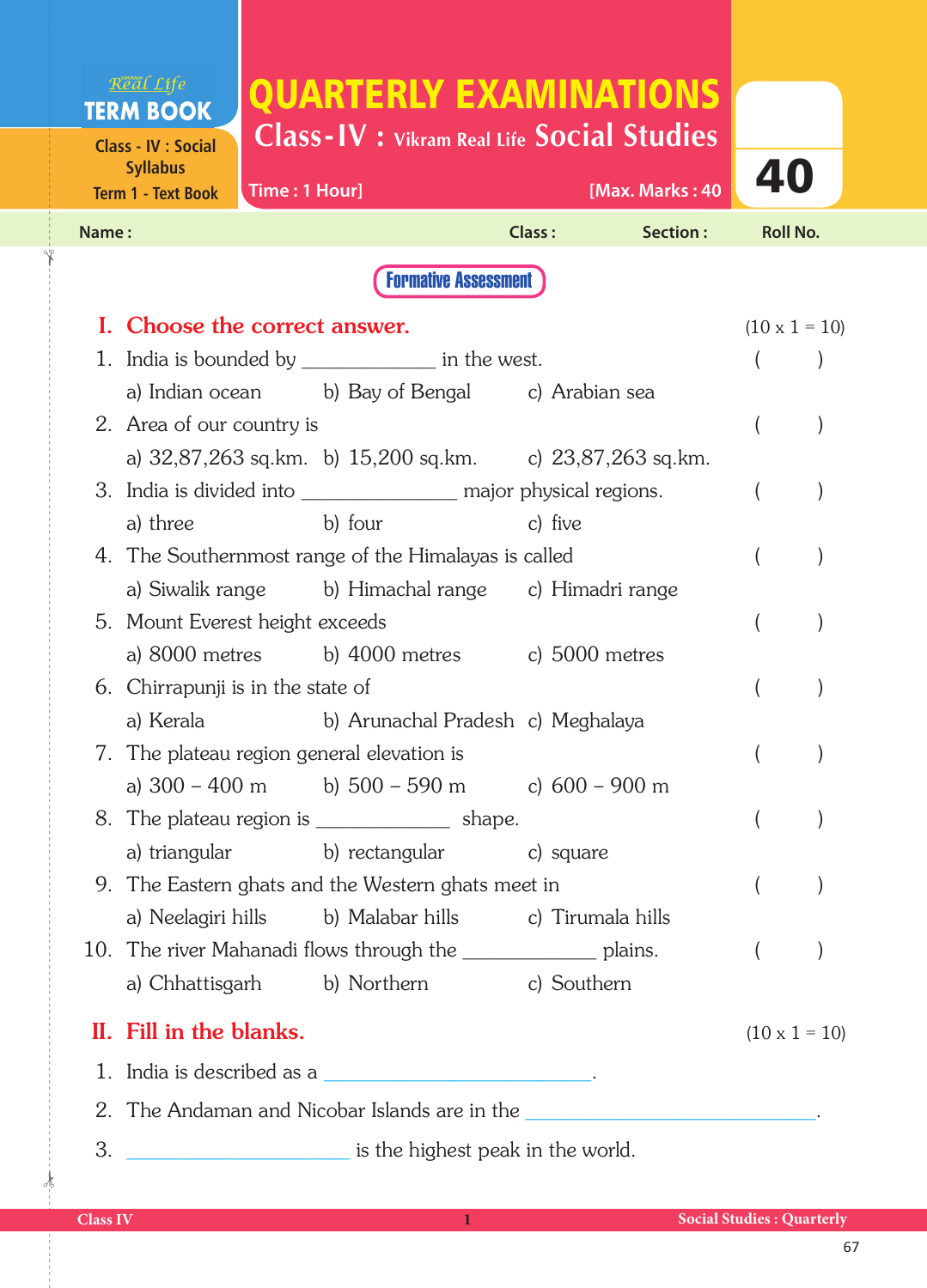- 4. The northern plains are described as \_\_\_\_\_\_\_\_\_\_\_\_\_\_\_\_\_\_\_\_.
- 5. The Ganga originates in \_\_\_\_\_\_\_\_\_\_\_\_\_\_\_\_\_\_\_\_.
- 6. The Bhakra Nangal Project is a joint venture of Punjab, Haryana and
- 7. The Great Indian Desert is called the
- 8. \_\_\_\_\_\_\_\_\_\_\_\_\_\_\_\_\_\_\_\_\_\_ gets the highest rainfall in India.
- 9. The Chilka Lake is in the State of
- 10. The settled the 'Ship of the Desert'.

| III. Put a tick $(\checkmark)$ mark against the right statements and cross $(x)$ mark |  |                      |  |  |
|---------------------------------------------------------------------------------------|--|----------------------|--|--|
| against the wrong statements.                                                         |  | $(10 \times 1 = 10)$ |  |  |
| 1. The Rajasthan desert receives abundant rainfall.                                   |  |                      |  |  |
| 2. The Himalayas are the highest mountain ranges in the world.                        |  |                      |  |  |
| 3. There are four parallel ranges in the Himalayas.                                   |  |                      |  |  |
| 4. The Southern plains experience Loos in summer.                                     |  |                      |  |  |
| 5. The second highest peak, $K_2$ or Godwin, Austin is in India.                      |  |                      |  |  |
| 6. Animals are found in large numbers in Thar Desert.                                 |  |                      |  |  |
| 7. We should prevent soil erosion.                                                    |  |                      |  |  |
| 8. In India, rains occur first in Kerala.                                             |  |                      |  |  |
| 9. Animal dung is used for generation of biogas.                                      |  |                      |  |  |
| 10. The climate of India varies from region to region.                                |  |                      |  |  |

## IV. Match the following.  $(2 \times 5 = 10)$

| Group - A   |                         |  |  |                                |
|-------------|-------------------------|--|--|--------------------------------|
|             | 1. Chambal Valley       |  |  | a) Flowing westward            |
|             | 2. Bastar Hills         |  |  | b) Flowing eastward            |
|             | 3. Narmada and Tapti    |  |  | c) North-Eastern Plateau       |
|             | 4. Krishna and Godavari |  |  | d) Black Cotton Region         |
|             | 5. Central Plateau      |  |  | e) North-Western Plateau       |
| Group $- B$ |                         |  |  |                                |
|             | 1. Arabian Sea          |  |  | a) Gujarat                     |
|             | 2. Bay of Bengal        |  |  | b) Andhra Pradesh              |
|             | 3. Lagoons              |  |  | c) Andaman and Nicobar Islands |
|             | 4. Visakhapatnam        |  |  | d) Kerala                      |
|             | 5. Kandla               |  |  | e) Lakshadweep Islands         |
| * * *       |                         |  |  |                                |